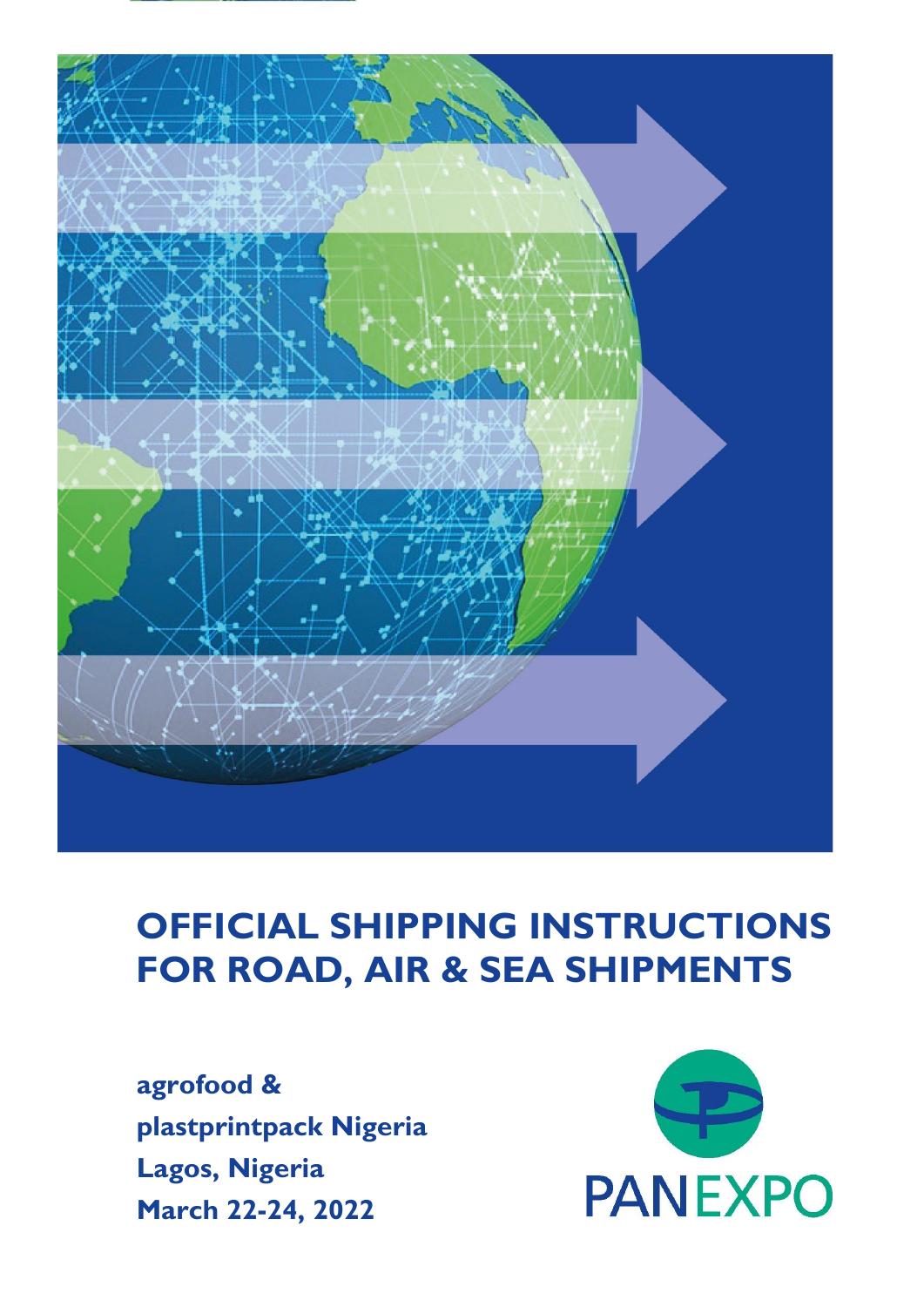

| <b>INDEX</b>                                 | <b>PAGE</b> |
|----------------------------------------------|-------------|
| <b>INTRODUCTION</b>                          | 3           |
| <b>GENERAL INFORMATION</b>                   | 3/4         |
| SPECIAL IMPORT REGULATIONS & IMPORT LICENCES | 4           |
| <b>RESTRICTED GOODS / PROHIBITED GOODS</b>   | 5           |
| PORT HEALTH EXAMINATION                      | 5           |
| DOCUMENT DEADLINES / CONSIGNMENT DEADLINES   | 6           |
| <b>DOCUMENTATION</b>                         | 7           |
| <b>CONSIGNMENT INSTRUCTIONS</b>              | 7/8         |
| <b>PACKING</b>                               | 8           |
| <b>CASE MARKING</b>                          | 8           |
| <b>TEMPORARY IMPORT</b>                      | 9           |
| STORAGE / STORAGE OF EMPTY CASES             | 9           |
| <b>CONTAINER DETENTION</b>                   | 9           |
| <b>EXHIBITION LAYOUT PLAN</b>                | 10          |
| DISTRIBUTION OF SAMPLES AT THE EXHIBITION    | 10          |
| <b>SOLD GOODS</b>                            | 10          |
| <b>RE-EXPORT</b>                             | 10          |
| <b>CARGO INSURANCE</b>                       | 10          |
| <b>ON-SITE REPRESENTATIVE</b>                | 10          |
| <b>TRADING CONDITIONS</b>                    | 11          |
| <b>PAYMENT OF SERVICES</b>                   | 11          |

#### **Contact**

**PANEXPO Gesellschaft für Transport- und Messelogistik mbH** Bauernreihe 6 D-27726 Worpswede Fax +49 (0) 4792 9300 - 18 [www.panexpo.de](file:///C:/Users/M.Horre/AppData/Local/Microsoft/Windows/INetCache/A_Schwarzer/Terminplanung/Terminplaner_1%20Projektleiter/www.panexpo.de)

#### **Rüdiger Hülsmann**

#### **General Manager**

Tel. +49 (0) 4792 9300 - 11 Mobil +49 (0) 171 6823535 [r.huelsmann@panexpo.de](mailto:r.huelsmann@panexpo.de)

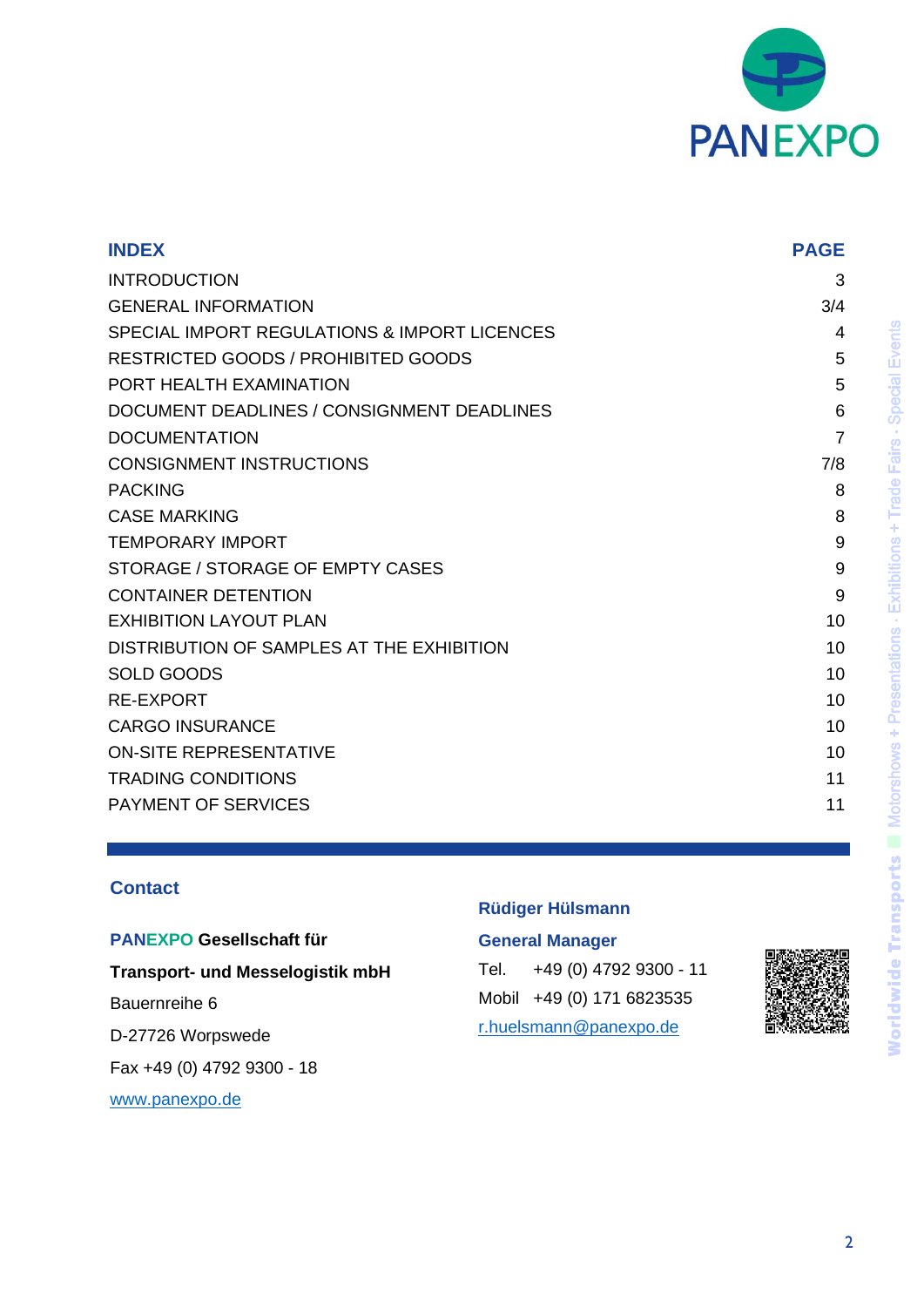

### INTRODUCTION

We are pleased to inform you that PANEXPO has been appointed as the official and exclusive freight forwarder for this exhibition and in co-operation with our local partner and subcontracted agent IAL Nigeria Limited having the opportunity to service exhibitors participating in agrofood & plastprintpack Nigeria 2022. Our comprehensive range of services includes customs clearance, all logistic requirements from port of arrival to the exhibition booth, and all re-export arrangements. This shipping instructions will assist you in the preparation for the correct and timely dispatch of exhibits to Nigeria. Failure to comply with the deadlines and instructions will cause unnecessary delays in clearance and may lead to additional expenses incurred.

## GENERAL INFORMATION

The Nigerian Customs Authorities, working in line with international conventions, permit exhibits to be imported into Nigeria on "Temporary Import' basis. To enable us to clear the exhibits under bond on "Temporary Import' basis, please adhere to all instructions in this shipping instructions. Certain commodities like foodstuff, medication, electrical goods and certain rubber products are restricted from importation or require special permits for import into Nigeria. If you are not sure, please check with our staff prior to shipment to ensure we have the correct documentation as required by the Nigerian Customs Authorities.

For FCL: we advise as best shipping company/line to use HAPAG LLOYD, as our partner in Nigeria enjoys special concessions with same and our rates are based on this. We also advise best Port of entry / discharge as APAPA PORT / LAGOS.

#### **IMPORTANT NOTES**

- The use of the CCIPL (Combined Commercial Invoice & Packing List) specimen copy being provided by PANEXPO is mandatory. Alternative formats won't be accepted by Nigerian Customs Authorities.
- The CCIPL has to be signed with ball pen and to be stamped with company stamp (both in blue colour).
- All documentation must be in the ENGLISH language.
- A full description of each product / item must be given. Do not just indicate the model name or model number. Describe the item – such as "1:3 scale (cutaway) missile model" or "souvenirs – lapel pins" or "wooden display plinth – floor standing" etc.
- If there is a serial number available for a product, please indicate it on the Combined Commercial Invoice & Packing List. This will assist temporary customs formalities.
- Every individual item, including giveaway items and brochures, is to be given a value based on FOB value expressed in U.S. Dollars. **Do not indicate the phrase "No Commercial Value – NCV"**.
- It must be clearly stated on the Combined Commercial Invoice & Packing List if the goods are for temporary or permanent importation.
- For all consolidated shipments having more than one Combined Commercial Invoice & Packing List (more than one exhibitor), a HAWB/HBL must be issued for each CCIPL/exhibiting company.
- For furniture and stand materials, information as to whether floor-standing or wall mounted must be indicate, and material composition specified.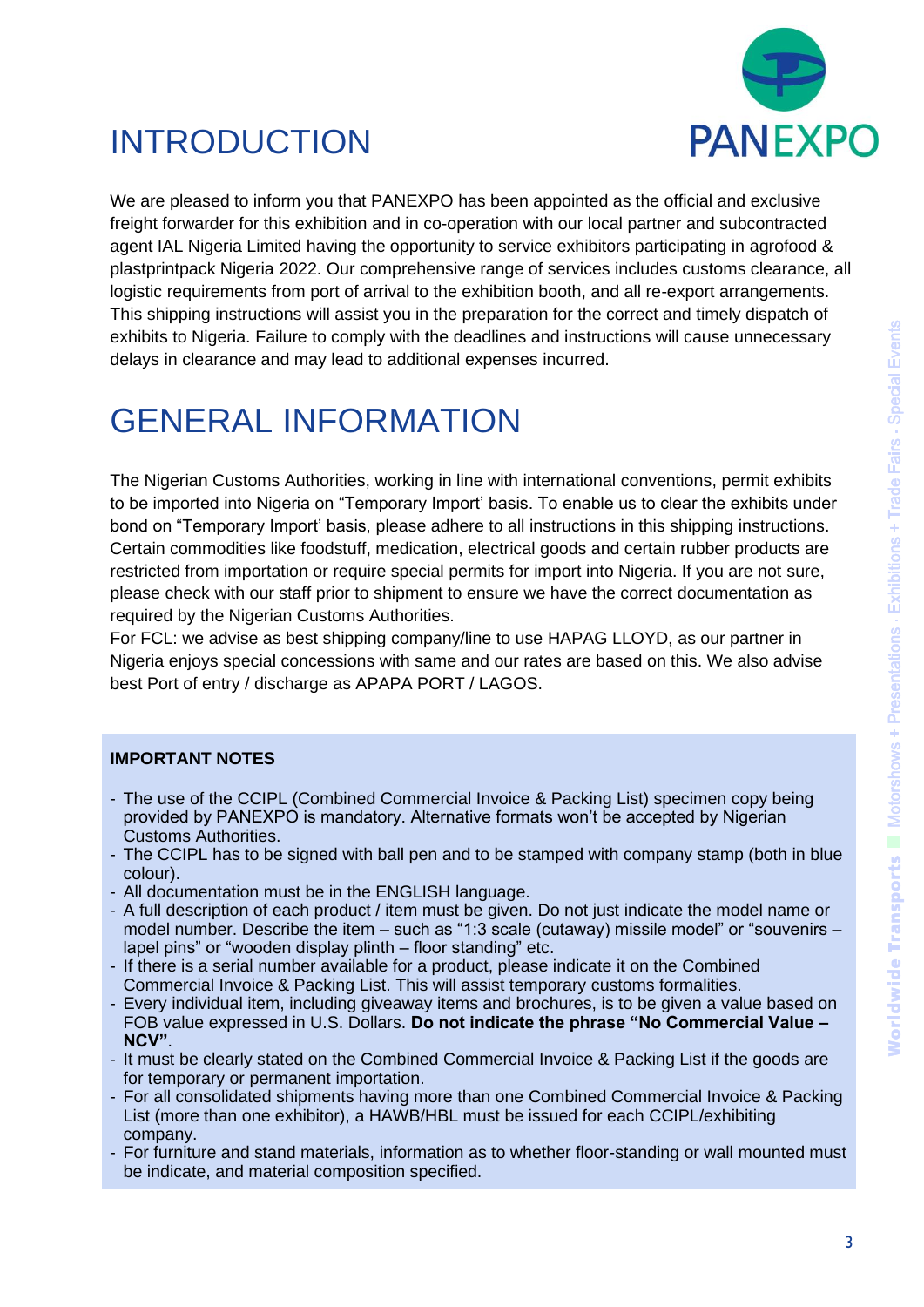

- It is recommended to mail a copy of the CCIPL Combined Commercial Invoice & Packing List to our office prior to departure of shipment in order to check if there is any restrictions on the products or if there are any special import permits required. The Combined Commercial Invoice & Packing List must be received by us not later than the deadlines shown.
- If possible, please provide the Harmonized Customs Tariff Code for each product on the Combined Commercial Invoice & Packing List. If there is no Harmonized Customs Tariff Code indicated on the CCIPL, one will be assigned by our local agent's entry clerk at his discretion and Customs duties and taxes must be paid accordingly. No queries/disputes regarding Customs Duty and VAT will be accepted if there have no Harmonized Customs Tariff codes been indicated on the commercial invoice.
- The number of packages, weight and volume should tally with the details on Bills of Lading, Air Waybills, Combined Commercial Invoices & Packing Lists.
- Exhibitors are requested to declare products correctly on all documents. In case of discrepancies arising from customs examination, Customs may impose penalties as applicable. We do not accept any responsibilities in case of incorrect declarations by the exhibitor.
- Seafreight/LCL inbound to Lagos/Nigeria is not recommendable at all. There is no seafreight/LCL-service out of Lagos/Nigeria!

### SPECIAL IMPORT REGULATIONS & IMPORT LICENCES

- All electrical appliances, whether on temporary or permanent import, require electrical test certificates from their country of origin before they can be imported into Nigeria. Copies of these certificates must be mailed to our office latest two weeks prior to the departure of the shipment from country of origin.
- Rubber products, such as tires, are subject to import license prior to entry into Nigeria.
- Import permits are also required for certain foodstuffs, medicines, weapons, flowers and plant products.
- All goods specified in the Import Control Regulations require an import permit. Imports which contravene import control requirements are subject to seizure; therefore, before shipping goods to Nigeria, exporters must make certain that the importer has obtained the correct import permit. Import permits are only issued to registered importers.
- A Phytosanitary Certificate is required for shipments of living plants, seeds, fresh fruits and vegetables. Importers in Nigeria, in addition, must obtain an entry permit in advance of shipment for any item covered by the pertinent regulations in Nigeria.
- Special regulations are required for the importation of lard, bacon, ham, hides and skins, sausage casings, animal hair and bristles, and honey and products containing honey.

**It is recommended to email copies of the Combined Commercial Invoice & Packing List to our office in advance in order to check if there is any restriction on the products or if there is any special import permit required.**

**All applications for import licenses will be subject to an application fee (please see our tariff).**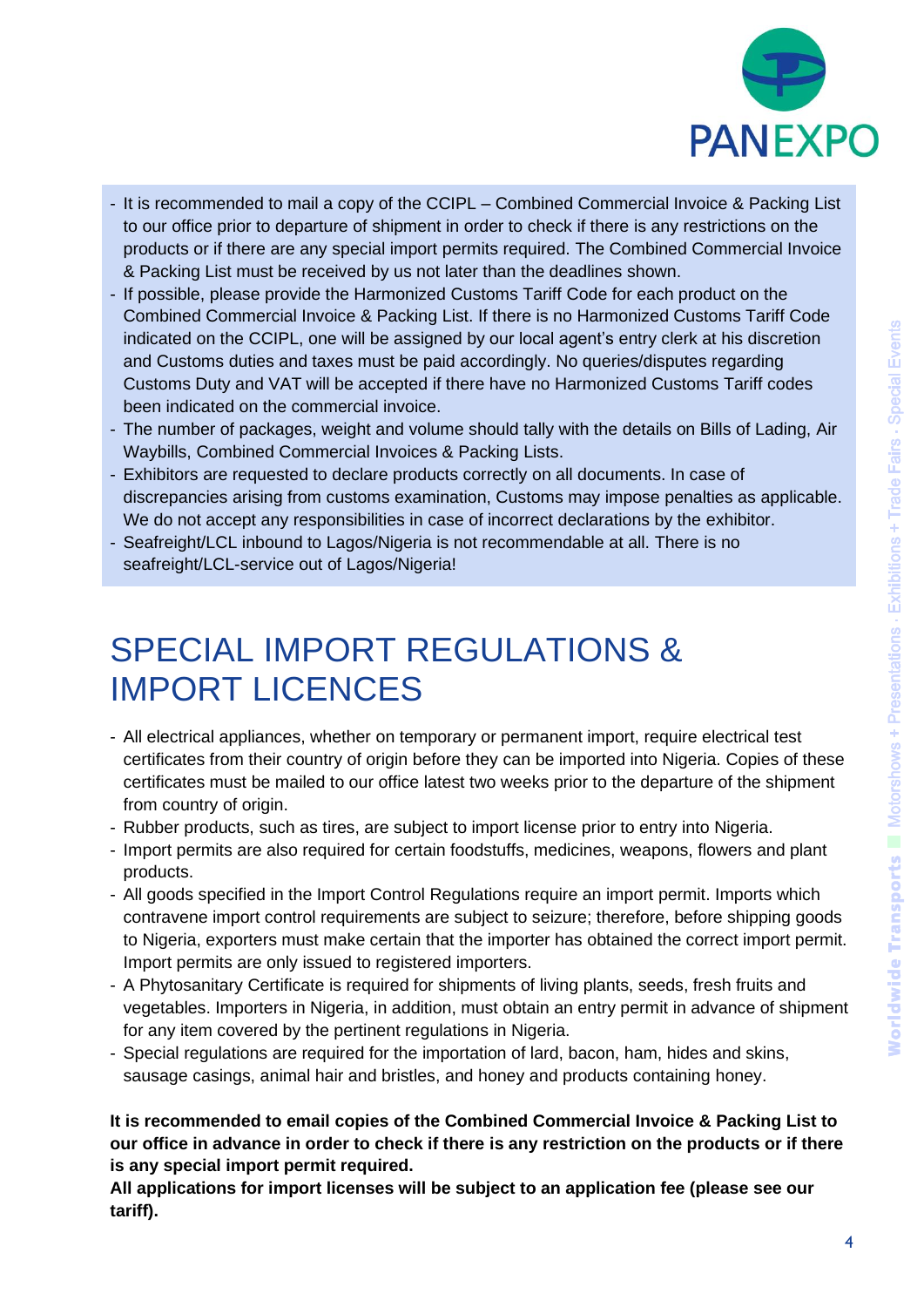

# RESTRICTED GOODS

Certain goods may only be imported, provided you are in possession of the necessary authority / permit. If you are in any doubt whether the importation of other goods is restricted, please contact your nearest Nigerian Embassy. A few examples of the goods in question are listed here for your information:

- Nigerian bank notes, gold coins, coin and stamp collections and unprocessed gold are subject to currency control
- Endangered species of plants or wildlife, whether alive or dead, including any parts of and articles made from them.
- Plants or plant products, such as seeds, flowers, fruit, honey, margarine and vegetables oils.
- Animals, birds, poultry and products thereof, for example dairy products, butter and eggs.
- Medicine (excluding sufficient quantities for one month for own personal treatment) accompanied by a letter of certified prescription from a registered physician, except on production of a permit / license by the Director-General: NAFDAC.

**NOTE:** Additional information on prohibited and restricted goods is available from our local agent's offices on request.

### PROHIBITED GOODS

The importation of, inter alia, the following goods into Nigeria is prohibited:

- Narcotic and habit-forming drugs in any form.
- Fully automatic, military and unnumbered weapons, explosives and fireworks.
- Poison and other toxic substances.
- Cigarettes with a mass of more than 2 kg per 1000.
- Goods to which a trade description or trademark is applied in contravention of any act (for example counterfeit goods).
- Unlawful reproductions of any works subject to copyright.
- Prison-made and penitentiary-made goods.

### PORT HEALTH EXAMINATION

Some imports may require permission from the Department of Agriculture, Health or Environmental Affairs. Should any foodstuff, beverages, herbal medicines or plant matter be contained in the shipment and it is stopped by either Port Health or Plant Inspector for examination, an examination fee will be applicable (please see our tariff).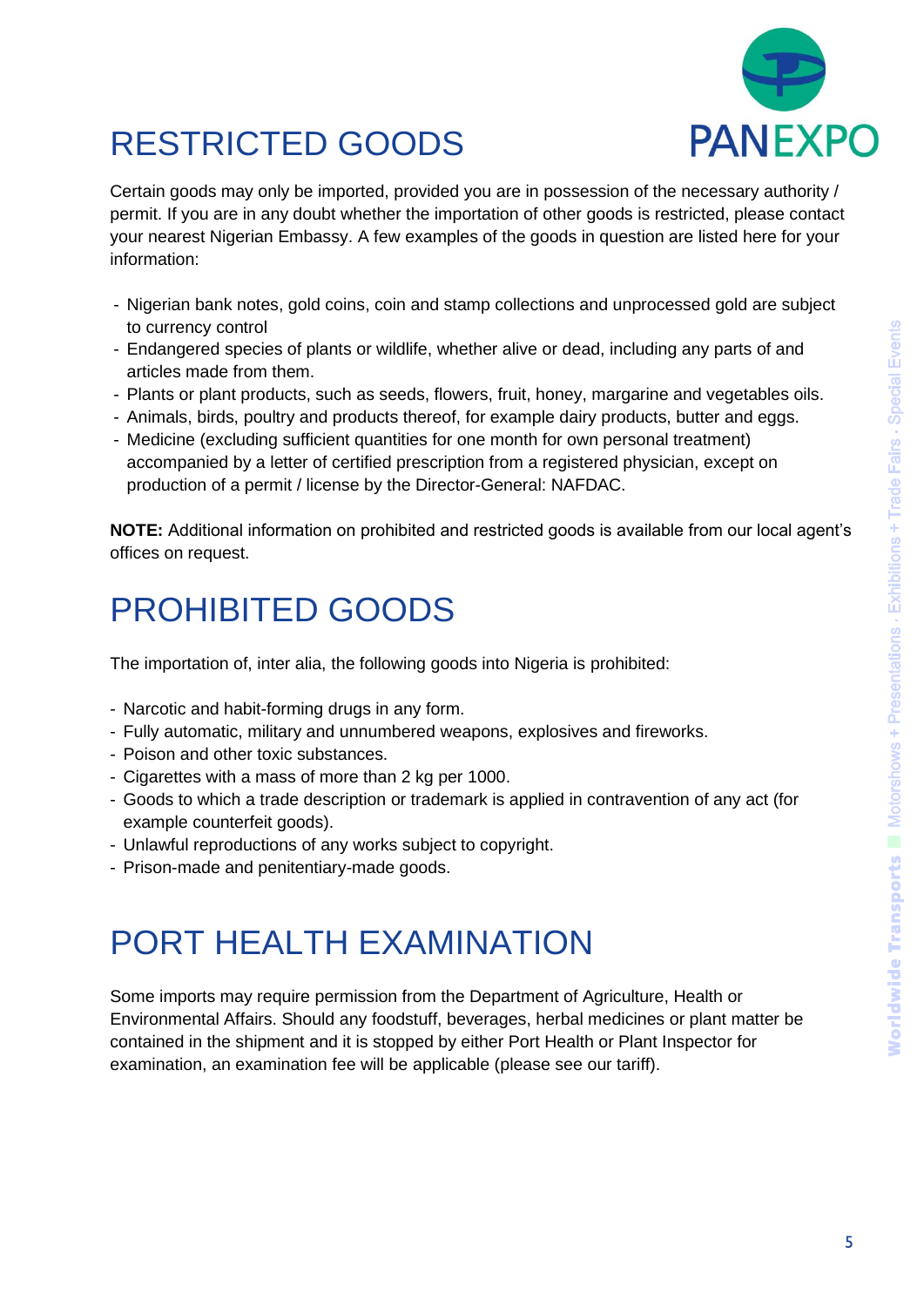

# DOCUMENT DEADLINES

All document drafts (except Bill of Lading / Air Waybill) must be send via E-Mail to PANEXPO not later than:

#### **Seafreight consignments (FCL only!): February 1st. 2022**

The final set of original documents (Bill of Lading, Combined Commercial Invoice & Packing List and other required documents, if any) for sea freight consignments must be directly couriered to our local agent IAL in Lagos, Nigeria and must reach them **21 Working days** prior to the arrival of vessel at port of discharge.

Copies of all documents have to be mailed to PANEXPO once finalized .

#### **Airfreight consignments:**

#### **. 2022**

The final set of original documents (Air Waybill, Combined Commercial Invoice & Packing List and other required documents, if any) for airfreight consignments have to be attached to the AWB. Copies of all documents have to be mailed to PANEXPO **7 Working days** prior to the arrival of the flight at airport of destination at the latest.

A pre-alert with indication of vessel/flight details, Bill of Lading/MAWB number, and number of packages, weights and dimensions must be mailed to our office before the arrival of the freight in Nigeria.

### CONSIGNMENT DEADLINES

All freight must arrive in Lagos **not later than**:

| Seafreight consignments (FCL only!): | 21 working days prior to delivery to booth/stand<br>(arrival of freight under temporary import)<br>16 working days prior to delivery to booth/stand<br>(arrival of freight under permanent import) |
|--------------------------------------|----------------------------------------------------------------------------------------------------------------------------------------------------------------------------------------------------|
| Seaport of destination:              | Lagos, Apapa seaport (only!)                                                                                                                                                                       |
| Airfreight consignments:             | 7 working days prior to delivery to booth/stand<br>(arrival of freight under temporary import)<br>7 working days prior to delivery to booth/stand<br>(arrival of freight under permanent import)   |
| Airport of destination:              | Lagos, Ikeja airport (only!)                                                                                                                                                                       |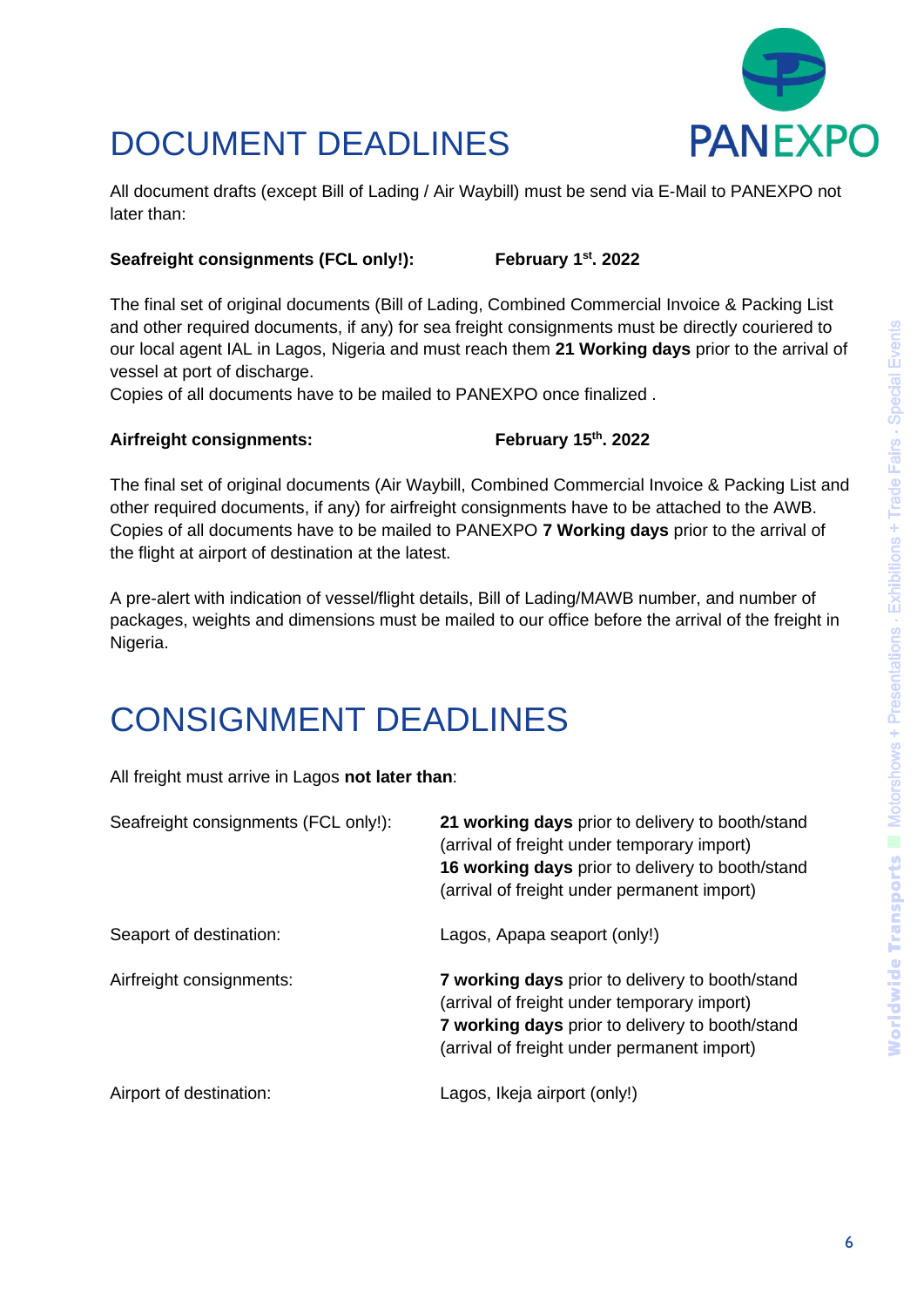

# DOCUMENTATION

#### For **Sea Freight (FCL shipments only!)** consignments, the following documents are required:

- 2 originals and 3 copies of the Bill of Lading
- 1 original and 2 copies of Combined Commercial Invoice & Packing List
- Cargo manifest where applicable
- Product brochures
- 1 copy of Insurance Policy (if applicable)
- 1 original of Health Certificate (for food products)
- 1 original of Certificate of Analysis (for food products)
- 1 original of Phytosanitary Certificate (for plant products)
- 1 original of Electrical Test Certificate (for electrical goods)
- 1 original of Fumigation Certificate for wooden packages (+ IPPC-marking on wooden package)

For **Air Freight** consignments, the following documents are required:

- 2 originals and 3 copies of the Air Waybill
- 1 original and 2 copies of Combined Commercial Invoice & Packing List
- Cargo manifest where applicable
- Product brochures
- 1 copy of Insurance Policy (if applicable)
- 1 original of Health Certificate (for food products)

Shipper: full name and address of shipper

- 1 original of Certificate of Analysis (for food products)
- 1 original of Phytosanitary Certificate (for plant products)
- 1 original of Electrical Test Certificate (for electrical goods)
- 1 original Fumigation Certificate for wooden packages (+ IPPC-marking on wooden package)

### CONSIGNMENT INSTRUCTIONS

All exhibitions goods dispatched either by sea freight or air freight, shall be consigned "Freight Prepaid" as follows:

| <u>Juppon.</u> | ran namo ana addreed or ompon                                                                                                                                                       |
|----------------|-------------------------------------------------------------------------------------------------------------------------------------------------------------------------------------|
|                | Consignee: "Name of exhibitor"<br>c/o IAL Nigeria Limited<br>16 Burma Road<br>Apapa, Lagos<br>Nigeria<br>agrofood & plastprintpack Nigeria 2022 (March 22-24)<br>For:               |
| Notify:        | <b>IAL Nigeria Limited</b><br>16 Burma Road<br>Apapa, Lagos<br>Nigeria<br>Tel: +2348136332444; +23412707508-9<br>Attention: Yewande Alao<br>E-Mail: preferred-agents@ialnigeria.com |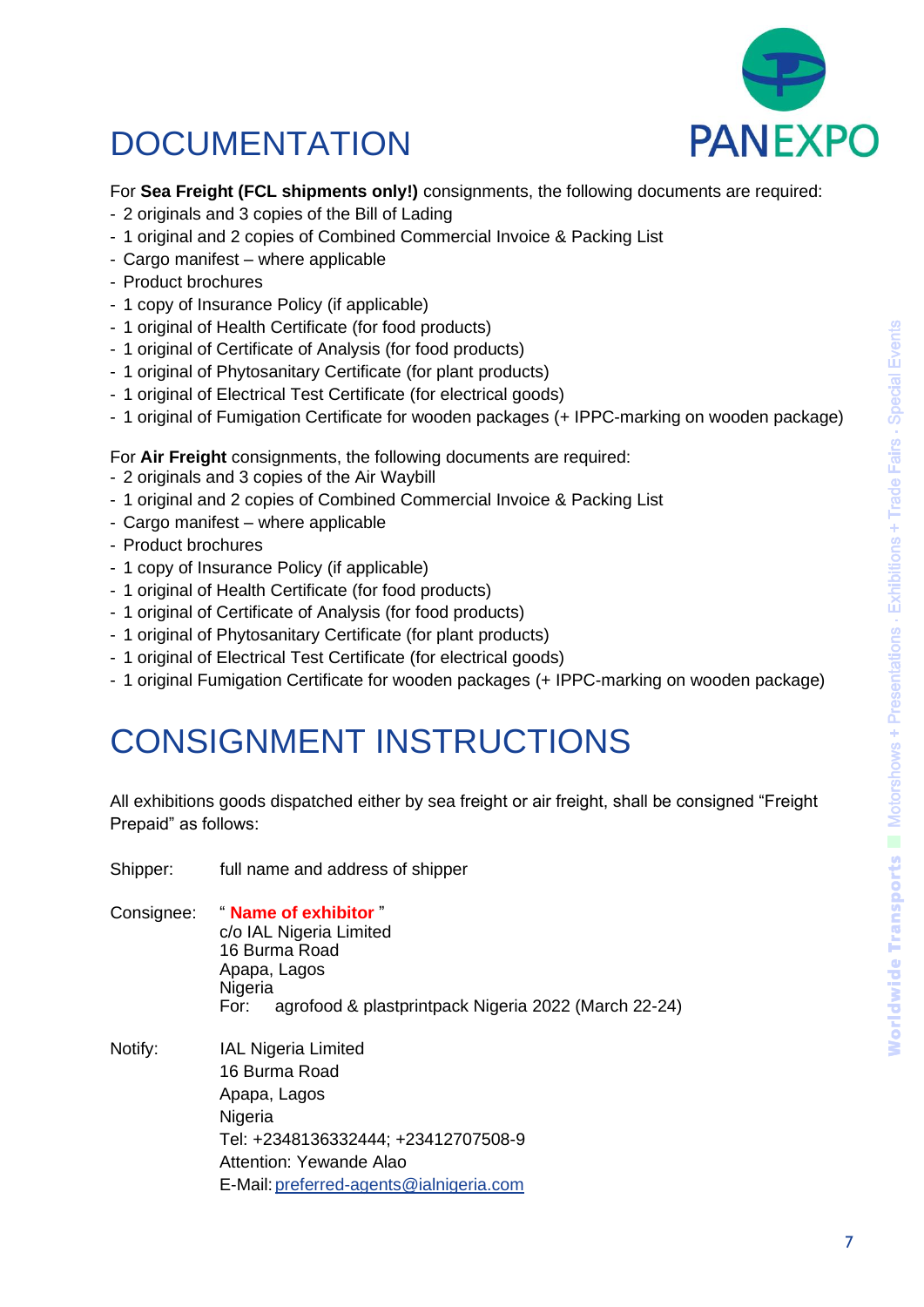

**Description** 

of goods: exhibition goods for agrofood & plastprintpack Nigeria 2022 (March 22-24)

All documents such as the Bill of Lading, Air Waybill, Combined Commercial Invoice & Packing List must show the consignee as indicated above.

### PACKING

It is essential that cases used to transport the exhibits are of sufficient strength and can withstand unpacking and repacking operations (e.g. during customs inspections).

Cases should therefore have pre-fabricated sections and should be constructed as a bolted returnable container.

Do not use pallets as packaging material (cartons shrink wrapped on pallet) in order to ship your items to Nigeria. We refuse any responsibility in such case!!!

#### **ISPM15**

Nigeria will implement the requirements of the international standard on Phytosanitary Measures (ISPM15), Guidelines for Regulating Wood Packing Material in International Trade", effective 1 January 2005. This implies that all raw wood packaging material entering and leaving Nigeria will have to be treated and marked in accordance with the requirements of ISPM 15. The "Guidelines for Regulating Wood Packaging Material in International Trade" (ISPM15) are available at the web site of the International Plant Protection Convention [http://www.ippc.int](http://www.ippc.int/)

### CASE MARKING

For easy identification of exhibits, all packages shall be marked as follows:

**agrofood & plastprintpack Nigeria 2022 (March 22-24)** C/o IAL Nigeria Limited

Name of Exhibitor: Stand Number: Case Number: …… of …….. G. Weight / N. Weight: …….. kgs / ………. kgs Dimensions: ……… x ……… x …….. cms (L x W x H) Seaport / Airport of destination: …………………………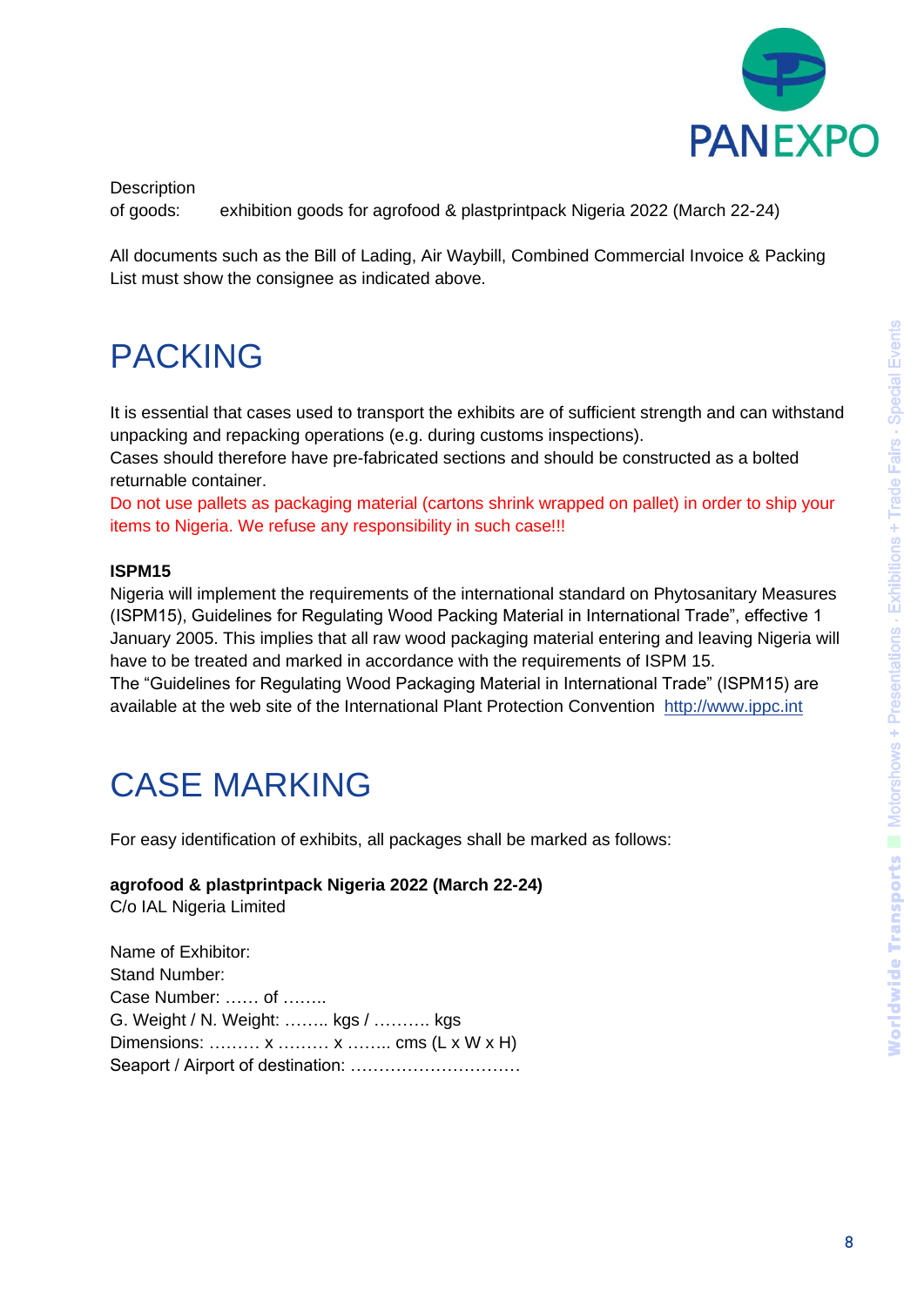

# TEMPORARY IMPORT

Temporary import is allowed under temporary import bond (TIB) lodged with Nigerian Customs. **In such case a Temporary Import Application Letter has to be provided by shipper/exhibitor.** Please ask PANEXPO for a template.

#### **Temporary Import Bond (TIB)**

Our local agent IAL Nigeria Limited can facilitate a TIB subject to a TIB Fee (Non-Refundable) and a Bond Processing Fee for airfreight and seafreight (FCL only!) shipments. Costs as per our tariff.

Validity of TIB is 3 months from date of entry. Extensions can be arranged subject to Custom's approval and an additional TIB fee of filed value with Customs per month.

#### **Temporary Import Bond (TIB) Processing**

Exhibitors are strongly advised to ship their exhibition goods on time in order to provide enough time for the processing time of documents for temporary importation.

### STORAGE / STORAGE OF EMPTY CASES

Empty cases will be stored within the exhibition site if space is available. Your cases will be marked and stored systematically under shelter during the exhibition period in order to facilitate quick and early retrieval for the repacking at the end of the exhibition.

Neither PANEXPO, nor our local agent IAL Nigeria Limited, will be responsible for the condition or the contents of any goods received for storage, nor for any loss of weight and damage to the said goods before or whilst being stored or remaining in storage caused by dampness, termites, burglary, theft, Acts of God, Enemies, hostilities, strikes, lockouts, riots, civil commotions, effects of climate, monsoon, tempest, lighting, earthquake, explosion, vermin, white ants, unprotected or insufficiently packing or packages, obliteration or marks, book holes, tearing of covers, busting of bands of goops, leakage, rust, decay, sweat, mildew, dry rot, evaporation, fumigation, accidents and / or the latent defect of the storage containers. The company may refuse to deliver to any person the goods deposited unless the storage charges accrued are paid.

### CONTAINER DETENTION

Container detention fee will be levied by shipping lines for containers kept in use. Should you require us to keep the container for subsequent re-export, you are to inform us of the container detention fee that has been negotiated with the shipping line.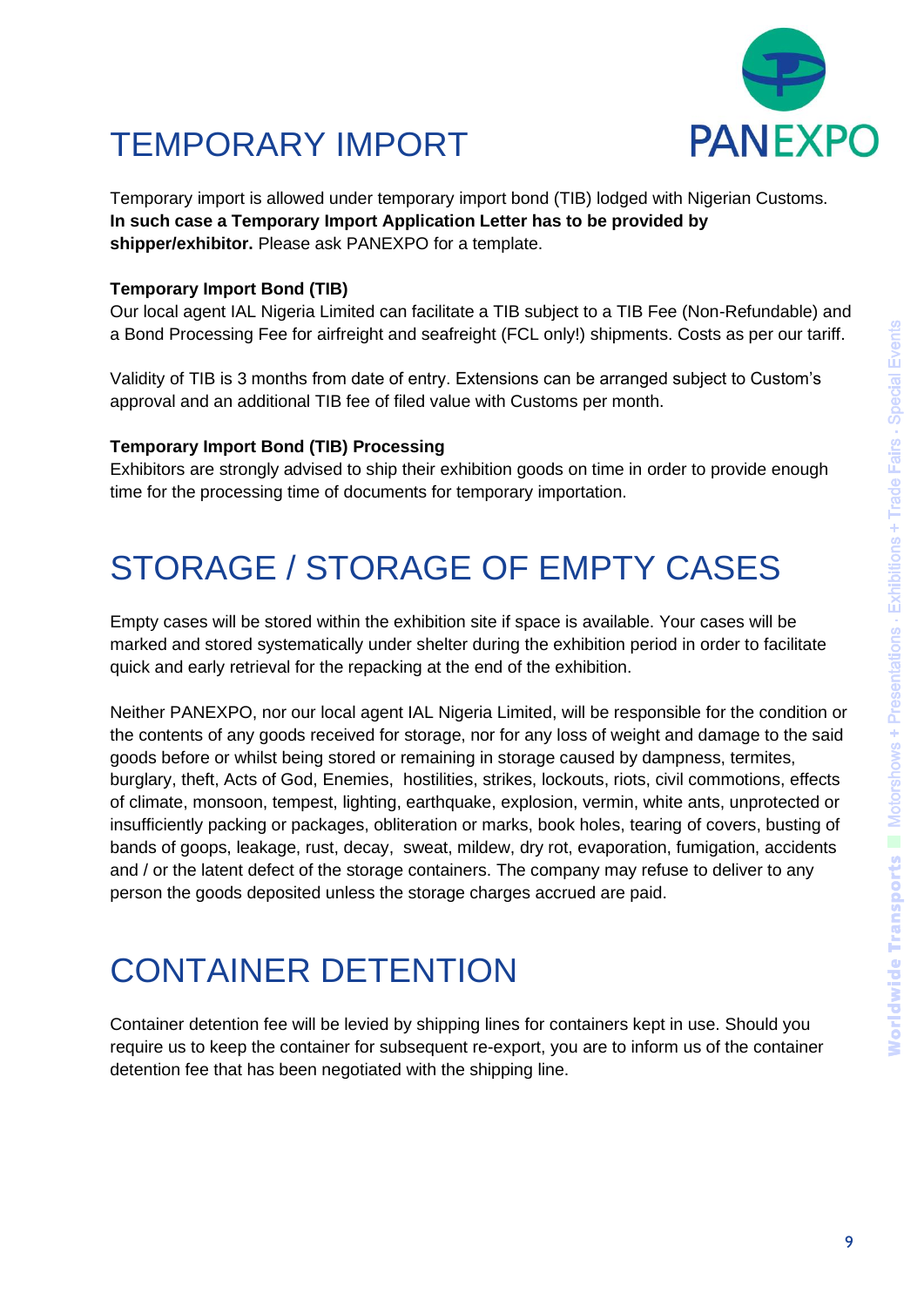

# EXHIBITION LAYOUT PLAN

For large or heavy exhibits, an exhibit layout plan is required by us in advance in order to position such exhibits during the early stage of the build-up period.

### DISTRIBUTION OF SAMPLES AT THE EXHIBITION

Samples are dutiable unless they are cut samples of cloth, leather, linoleum and wallpaper in book form and not for distribution as advertising matter. Samples that have no commercial value because of mutilation in some way are also allowed duty free access.

Any samples not conforming to the above will attract the applicable Customs Duty and Customs VAT whether for free distribution or not.

### SOLD GOODS

All customs duties and taxes must be brought to account before the local buyer can obtain release. During this time the goods in question will be stored at IAL's warehouse. Neither sold goods nor any other temporary imported items will be permitted to leave the exhibition hall during or after the exhibition until the necessary customs releases have been obtained. Specific excise taxes are levied on alcoholic and non-alcoholic beverages, tobacco and tobacco products, mineral waters, some petroleum products and motor vehicles.

# RE-EXPORT

Exhibitors are to indicate to us on the Commercial Invoice & Packing List, the items that will be reexported as well as the items that will be disposed of, consumed or given away at the end of the exhibition.

Disposal instructions will be taken from the exhibitors during the exhibition.

Re-export formalities for airfreight shipments will require about 5 to 7 working days and for sea freight shipments 7 to 10 working days to process before they can be booked for re-export. For goods destined for later exhibitions our covered storage facility in Nigeria can be utilized at a reasonable storage rate.

## CARGO INSURANCE

It is the responsibility of the exhibitor to ensure that they have adequate insurance for their goods whilst in transit to and from the exhibition, whilst there and / or in storage and also in transit to other destinations.